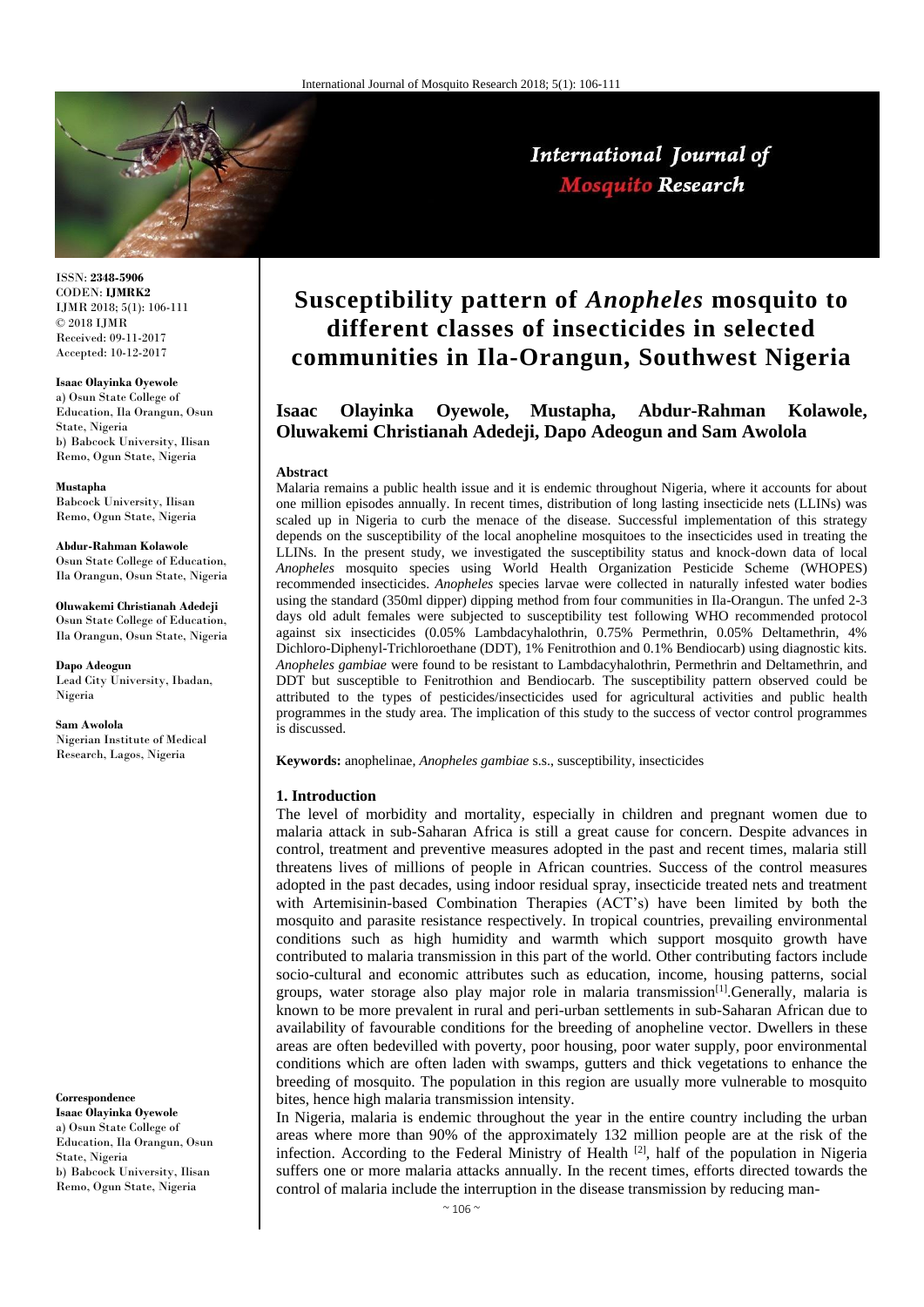mosquito contact. In Nigeria, the two major approaches adopted are the use of long lasting insecticide treated nets (LLINs) and indoor residual spray (IRS). In 2014, Elimination Programme (NMEP) in Nigeria scaled up indoor residual spraying (IRS) in some regions to supplement LLINs. However, the efficacy of those malaria control strategies has been limited with the development of resistance by *Anopheles* mosquitoes to all classes of WHO-recommended adult insecticides, particularly pyrethroids  $[2, 3]$ . Four classes of insecticides are currently recommended for malaria control includes Pyrethroids, Organochlorine, Organophosphate and Carbamate, out of which only pyrethroids is currently approved for LLINs due to its safety, residuality and cost effectiveness. However, Pyrethroid resistance to *Anopheles* species has been an issue since it was first reported in Nigeria in 2002  $[4]$  and this has been on a growing trend ever since  $[6-$ <sup>14]</sup>. Resistance in malaria vectors to Pyrethroids has also been reported in 23 out of 49 African countries [15-17, 5, 18-31] . The efficacy of interventional insecticides is germane to the successful implementation of both IRS and LLINs which invariably is a factor of availability of insecticide(s) susceptible *Anopheles* mosquitoes in the local environment. Therefore, regular monitoring of susceptibility status of local *Anopheles* vectors to insecticides is essential to determining the effectiveness of malaria control programmes which rely solely on LLINs and IRS interventions.

The present study tested the susceptibility status of *Anopheles gambiae* to Lambdacyhalothrin, Permethrin, Deltamethrin, DDT, Fenitrothion and Bendiocarb.

# **2. Materials and Methods**

# **2.1 Study area**

This study was conducted from May to October 2017 and all samples were collected from four selected sites within Ila-Orangun in Osun Central Senatorial District, South-Western Nigeria. The climate of the area is characteristic of the forest zone with two district seasons, that is, the rainy season from April to October and dry season from November to March. Housing structures consist of both traditional houses (40-70%: mud wall with thatched roof) and modern homes (20-30%: brick houses with corrugated iron roof). The inhabitants are mainly of the Yoruba ethnic group with similar culture and traditions. The population is dominated by farmers who engaged in planting of cash crops such as cocoa, kolanut, cashew and other food crops such as yam, maize, cocoyam and vegetables. They often used synthetic pyrethroids to treat and prevent their crops from pest infestation. Malaria is endemic in these areas where transmission associated with *An. gambiae ss* occurs year round.

**2.2 Sample collection, identification and susceptibility test** Anopheline larvae collected from the natural breeding habitat

in the selected areas using the standard (350ml dipper) dipping method were reared to adulthood. Bioassays were conducted on non-blood fed, 2 to 3 days old female mosquitoes using the standard WHO procedures and susceptibility test kits  $[32]$ . Samples were identified morphologically  $^{[33, 34]}$  and later subjected to susceptibility test. Bioassays were conducted by exposing the mosquitoes to six test papers impregnated with Lambdacyalothrin (0.05%), Permethrin (0.75%), Deltamethrin (0.05%), Bendiocarb (0.1%), Fenitrothion (1.0%) and DDT (4%) and untreated control using the WHO standard procedures and test kits [32].

For each insecticide paper and the control, a three replicates of 20 adult mosquitoes were exposed to toxicant tubes containing insecticide impregnated papers for 60 min and cumulative knocked-down was recorded at intervals of 10 min. Mosquitoes were then transferred into clean WHO observation tubes, fed with 10% glucose solution and final mortality recorded after 24h pre-exposure.

The resistance status was defined according to WHO guidelines [35] which states as follows: 98-100% mortality indicates susceptibility, 90-98% indicates possibility of resistance for confirmation, and <90% indicates resistance. The dead and survived mosquitoes were later separated and kept individually in Eppendorf tubes containing desiccated silica gel for further tests.

# **2.3 Statistical analyses**

Determination of the knock-down time  $(KDT_{50}$  and  $KDT_{90}$ ) and 95% confidence interval (CI) were conducted with probit analysis using the STATA statistical package (STATA Corp LP, USA, Version 9). Comparisons of proportions between categorical variables and determination of fitment of probit were performed using a Chi-square test (P-value 0.05). The mortality rate was calculated as the percentage of individuals that died within 24h of post-exposure. Susceptibility pattern was determined using WHO<sup>[35]</sup> criteria: an overall mortality ranging from 98-100% indicates susceptibility, 90-98% of resistance, less than 90% indicates resistance.

# **3. Results**

# **3.1 Knock-down bioassays**

The results of knock-down effect of six insecticides as determined against *An. gambiae ss* in the study sites over an exposure time period of one hour is shown in Table 1. The results indicate that the lowest  $KDT_{50}$  and  $KDT_{90}$  values of 24.91min and 31.69min was observed in Bendiocarb while highest  $KDT_{50}$  and  $KDT_{90}$  of 189.56 min and 234.06min was in DDT. In the pyrethroid group, the highest  $KDT<sub>50</sub>$  and KDT<sup>90</sup> ranging from 58.58min to 102.01min was obtained in Lambdacyhalothrin.

**Table 1:** Knock-down rate for different insecticides during one hour to exposure in the study area

| <b>Insecticide</b><br>group | Insecticide paper                               | $\frac{6}{9}$<br>Conc | <b>Number</b><br>exposed | $KD_{50}$ (95% CI)<br>(min)                                            | $x^2(p)$                             | $KD_{90}$ (95%)<br>$CI$ $(min)$                                       | $x^2(p)$                            |
|-----------------------------|-------------------------------------------------|-----------------------|--------------------------|------------------------------------------------------------------------|--------------------------------------|-----------------------------------------------------------------------|-------------------------------------|
| Pyrethroids                 | Lambdacyhalothrin<br>Permethrin<br>Deltamethrin | 0.05<br>0.75<br>0.05  | 100<br>97<br>95          | 58.58 (43.59-<br>164.92)<br>41.84 (29.97-47.67)<br>53.79 (49.16-95.32) | 1.67(0.7)<br>5.17(0.02)<br>0.31(0.9) | 102.01(65.46-<br>156.10)<br>71.19 (13.47-<br>184.49)<br>59.44 (41.70- | 0.44(0.6)<br>0.14(0.9)<br>0.18(0.8) |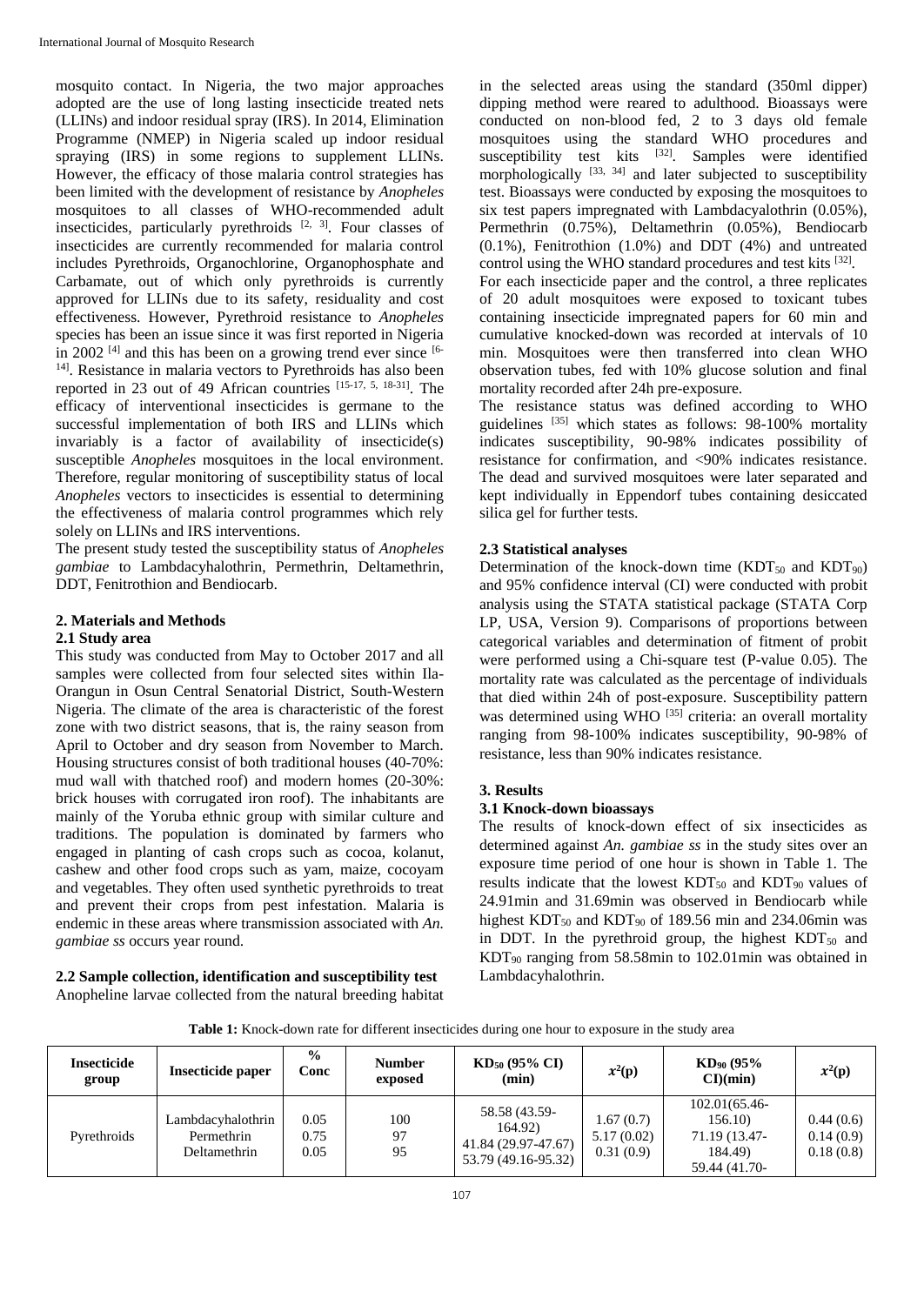|                |                   |     |     |                           |                 | 319.68)                  |                 |
|----------------|-------------------|-----|-----|---------------------------|-----------------|--------------------------|-----------------|
| ∑arbamate      | <b>Bendiocarb</b> | 0.1 | 100 | 24.91 (22.45-26.09)       | 1.13 (0.8)      | 31.69 (29.82-38.98)      | 0.38(0.7)       |
| Organochlorin  | DDT               | 4.0 | 86  | 189.56 (94.97-<br>272.66) | 7.78<br>(0.005) | 234.06 (104.7-<br>356.8) | 9.45<br>(0.005) |
| Organophophate | Fenitrothion      | 1.0 | 105 | 89.76 (48.09-108.3)       | 4.11(0.08)      | 123.39(24.60-<br>288.92) | 6.83(0.02)      |

# **3.2 Percentage knock-down**

The percentage knock-down achieved from all the study sites is represented in Fig. 1. Among the six insecticides tested, the least knock-down percent range (1-2%) was recorded for DDT while the highest knock-down percent range (11-100%) was recorded for Bendiocarb. In the pyrethroids group, the least knock-down percent range (1-31%) was observed for Lambdacyhalothrin within one hour of exposure period.



**Fig 1:** Knock-down rate for different insecticides during 1 hour of exposure in the study area

# **3.3 Susceptibility pattern**

The susceptibility pattern of the *Anopheles* mosquitoes against the six insecticides tested was assessed based on the mortality rate during the 24h post-exposure. Following the WHO protocols (WHO, 2013b) *Anopheles* mosquitoes were highly susceptible to Bendiocarb, observed mortality rate was 99% (CI: 97.6-99.9) and Fenitrothion with mortality rate of 98%

(CI: 90.9-97.7). Reduced susceptibility to Lambdacyhalothrin, Permethrin and Deltamethrin was observed with the corresponding mortality rate of 47% (CI: 38.4-52.3), 55% (CI: 47.9-63.4) and 53% (CI: 52.9-64.5) respectively. The mortality of *Anopheles* mosquitoes due to DDT in all the study sites was below 10% (CI: 8.7-12.6) indicating a high level of resistance to DDT (Table 2).

**Table 2:** Susceptibility pattern of *Anopheles* mosquitoes against different insecticides in the study area

| Insecticide group | Insecticide paper | $\frac{6}{10}$<br>Conc | $\frac{0}{0}$<br><b>Mortality</b> | <b>Mortality rate</b><br>$(\% SD)$ | <b>Mortality rate</b><br>$(95\% \text{ CI})$ | <b>Status</b> |
|-------------------|-------------------|------------------------|-----------------------------------|------------------------------------|----------------------------------------------|---------------|
|                   | Lambdacyhalothrin | 0.05                   | 47(100)                           | $47 + 2.63$                        | $47(38.4-52.3)$                              | R             |
| Pyrethroids       | Permethrin        | 0.75                   | 55(97)                            | $56.70 \pm 2.08$                   | 56.70 (47.9-63.4)                            | R             |
|                   | Deltamethrin      | 0.05                   | 53(95)                            | $55.78 \pm 1.89$                   | 55.78 (52.9-64.5)                            | R             |
| Carbamate         | Bendiocarb        | 0.1                    | 99(100)                           | $99 \pm 0.5$                       | 99 (97.6-99.9)                               | S             |
| Organochlorin     | <b>DDT</b>        | 4.0                    | 9(86)                             | $10.47 \pm 2.06$                   | $10.47(8.7-12.6)$                            | R             |
| Organophosphate   | Fenitrothion      | 1.0                    | 98(105)                           | $93.33 \pm 0.58$                   | 93.33 (90.9-97.7)                            |               |

Number of tested mosquitoes in parentheses; % Mortality: Mortality rate 24 h post exposure; R: suggests resistance; S: indicates susceptibility.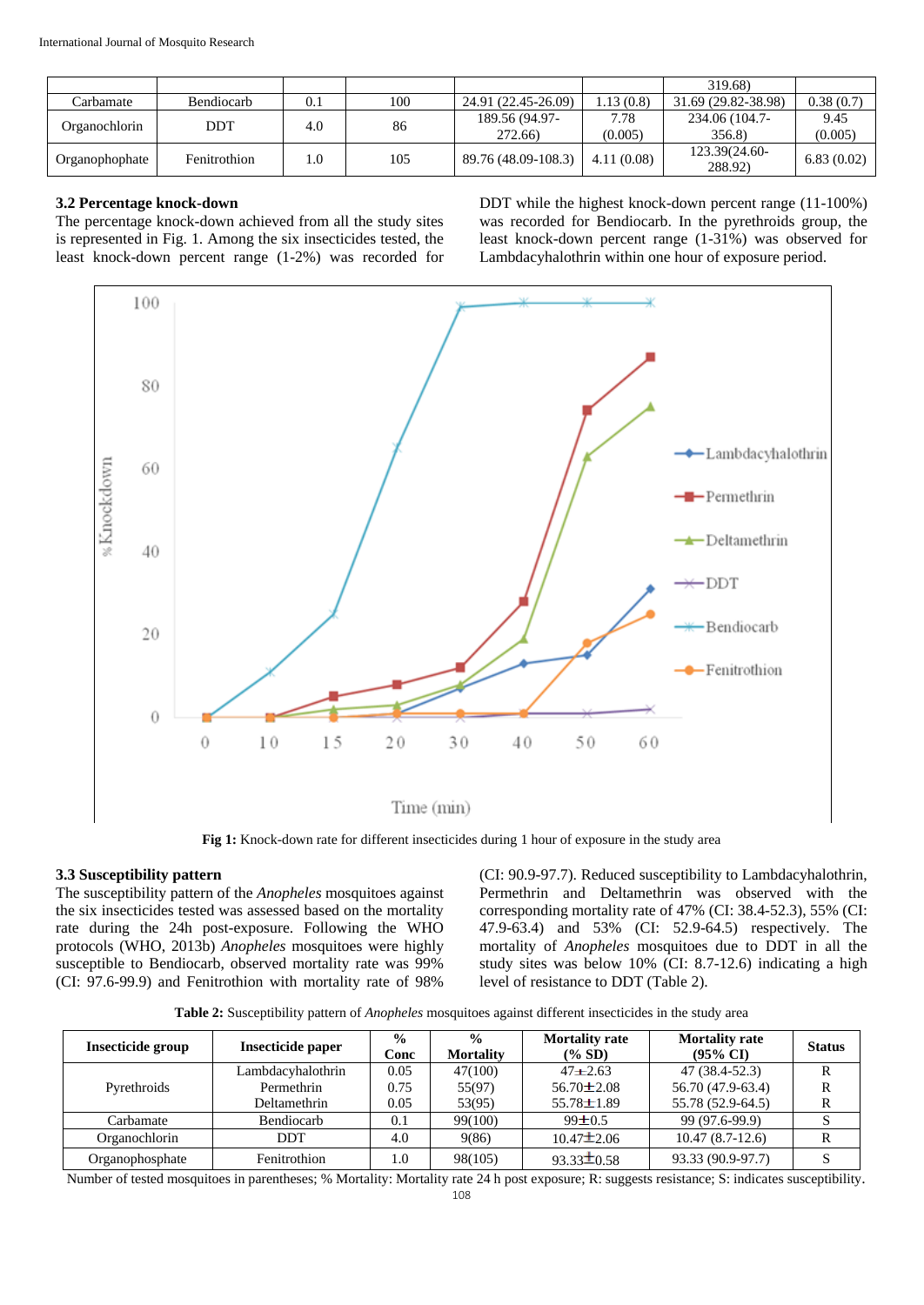#### **4. Discussion**

# **4.1 Aim and procedure of bioassays**

Assessment of the successful implementation of LLINs and IRS for vector control requires periodic monitoring of resistance in the insecticides used for their treatment [36] . In the present study, WHO insecticide bioassays were carried out to investigate the susceptibility pattern of *Anopheles* mosquitoes to Lambdacyhalothrin, Permethrin, Deltamethrin, Bendiocarb, DDT and Fenitrothion in the selected area. To achieve the aim of this study two to three days old female anopheline mosquitoes were used for the bioassay according to  $\rm WHO$ <sup>[35]</sup> guidelines.

#### **4.2 Insecticide knockdown assay**

The results of the insecticide knockdown assay showed that the test paper induced knockdown of the anopheline mosquitoes which indicates the presence of kdr mutation as previously reported [7-8, 10-13, 37]. The  $KDT_{50}$  and  $KDT_{90}$ values for DDT were very high, ranging between 189.56 (CI: 94.97-272.66) and 234.06 (CI: 104.70-356.80) respectively. Previous studies have also reported high KDT values from the regions with high level of DDT resistance [38-40].

# **4.3 Susceptibility pattern**

Records from the susceptibility test of the local anopheline species to insecticides during the 24h post-exposure indicate that the organisms were susceptible to Fenitrothion and Bendiocarb. This is in contrast to the earlier studies in Nigeria where resistance of *Anopheles* species to Bendiocarb were reported [12, 13, 41] and elsewhere in Benin Republic, resistance to Fenitrothion and Bendiocarb was also documented [29]. However, in another studies conducted in Ibadan (Oyo State), Nigeria, a neighbouring state to Osun State, Nigeria, where this present study was conducted, susceptibility of anopheline species to Fenitrothion and Bendiocarb was also reported [14]. These results may indicate a stable susceptibility to these insecticides in this part of south western Nigeria, hence, a possibility of replacing Permethrin which are becoming resistance with Bendiocarb particularly for indoor residual spray (IRS). Elsewhere in Africa (Tanzania) susceptibility of An. gambiae s.l to Bendiocarb has also been documented [31] while at the borderline of Iran, Armenia, Azerbaijan and Turkey susceptibility of *An. sacharovi* to Propoxur and Bendiocarb was also reported  $[42]$ . This may indicate that susceptibility of anopheline species to Fenitrothion and Bendiocarb varies from one region to another. This implies that there is the need for periodic monitoring of the susceptibility pattern of these insecticides in order to guarantee the effectiveness and success of the control programmes.

In the present study, the local anopheline species showed resistance to all the pyrethroids and DDT tested. The previous studies in Nigeria and elsewhere in Africa have also shown evidences of resistance of anopheline mosquitoes to Permethrin [8, 30, 36, 43-45], Deltamethrin [13, 30, 31, 38, 41, 43, 46, 47] Lambdacyhalothrin  $[13, 30, 43, 48]$ . The susceptibility pattern of the local mosquito species as observed in this study could be attributed to the agricultural activities in the area where pyrethroids are used extensively for pest control. Previous studies have also associated resistance to pyrethroid with the intensity of agricultural practices in those areas where resistance level increases with the increase in agricultural

spread  $[49-52]$ . In the recent years, pyrethroid based long lasting insecticidal net (LLIN) has also been distributed on a large scale by the government agencies in Nigeria. All these activities might have increased the selection in malaria vector to this class of insecticides. Resistance of *Anopheles* mosquitoes to pyrethroids and DDT is a serious cause for concern as this may have serious implications on the success of malaria control programmes in the country.

# **5. Conclusion**

This study showed that *Anopheles gambiae* was resistance to Lambdacyhalothrin, Permethrin and Deltamethrin, and DDT but susceptible to Fenitrothion and Bendiocarb. The susceptibility pattern observed could be attributed to the types of pesticides/insecticides used for agricultural activities and public health programmes in the study area. There is the need for periodic monitoring of susceptibility pattern of insecticides used in malaria vector control strategies in order to delay the expansion of insecticide resistance and to guarantee success of the intervention programmes.

# **6. Acknowledgements**

The authors are grateful to the communities in Ila Orangun where samples were collected for their cooperation and to all our field and technical officers for assistance during the field work. We also thank Tertiary Education Trust Fund (TETFund) for providing TETfund Institution-based Research Intervention to support this research work.

# **7. Conflict of interests**

The authors declare that they have no conflict of interests.

#### **8. Ethics approval and consent to participate**

This is not applicable. But we obtain verbal consent from the community leaders and household heads after the purpose of the study was clearly explained to them.

# **9. References**

- 1. Anumudu CI, Adepoju A, Adediran M, Adeoye O, Kassim A, Oyewole I, *et al*. Malaria prevalence and treatment seeking behaviour of young Nigerian Adults. Ann. Afr. Med. 2006; 5(2):82-88.
- 2. Federal Ministry of Health, Federal Republic of Nigeria. National Anti-malarial Treatment Policy 2005. Abuja: Federal Ministry of Health, National Malaria and Vector Control Division, 2005.
- 3. Curtis CF, Hill N, Kasim SH. Are there effective resistance management strategies for vectors of human disease? Biol. J Linn. Soc. 1993; 48:3-18.
- 4. Kelly-Hope L, Ranson H, Hemingway J. Lessons from the past: managing insecticide resistance in malaria control and eradication programmes. Lancet Infect. Dis*.* 20081; 1:45-8.
- 5. Awolola TS, Brooke BD, Hunt RH, Coetzee M. Resistance of the malaria vector *Anopheles gambiae s.s*  to pyrethroid insecticides in south - western Nigeria. Ann. Trop. Med. Parasitol. 2002; 96:849-52.
- 6. Kristan M, Fleischmann H, della Torrey A, Stich A, Curtis CF. Pyrethroid resistance/susceptibility and differential urban/rural distribution of *Anopheles arabiensis* and *An. gambiae* s.s. malaria vectors in Nigeria and Ghana. Med. Vet. Entomol. 2003; 17:326-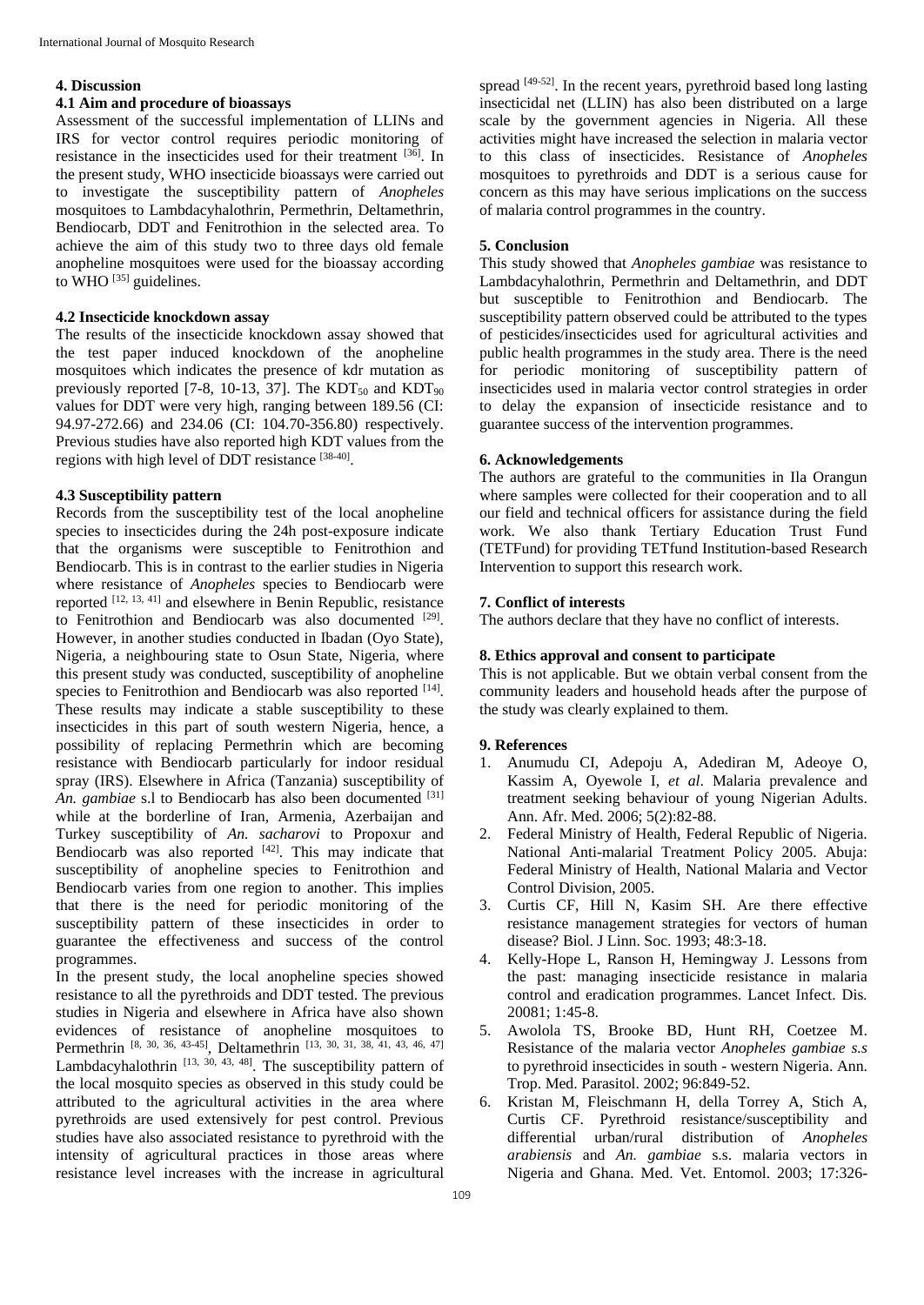332.

- 7. Awolola TS, Oyewole IO, Amajoh CN, Idowu ET, Ajayi MB, Oduola A *et al*. Distribution of the molecular M and S forms of *Anopheles gambiae* and pyrethroid knockdown resistance gene in Nigeria. Acta Trop. 2005; 95:204-9.
- 8. Awolola TS, Oduola AO, Oyewole IO, Obansa JB, Amajoh CN, Koekemoer LL, *et al*. Dynamics of knockdown pyrethroid insecticide resistance alleles in a field population of *Anopheles gambiae* in southwestern Nigeria. J Vect. Borne Dis. 2007; 44:181-188.
- 9. Ndams IS, Laila KM, Tukur Z. Susceptibility of some species of mosquitoes to permethrin pyrethroid in Zaria, Nigeria. Sci world J. 2006; 1(1):15-19.
- 10. Oduola AO, Obansa JB, Ashiegbu CO, Adeogun A, Otubanjo OA. High level of DDT resistance in the malaria mosquitoe: Anopheles gambiae s.l from rural, semi urban and urban communities in Nigeria. J.Rural Trop Pub Hlth*.* 2010; 9:114-120.
- 11. Oyewole IO, Ogunnowo AA, Ibidapo CA. Okoh. Epidemiology of malaria and insecticide resistance burden in Nigeria*.* J Pub Hlth Epidemol*.* 2011; 3(1):6-12.
- 12. Ibrahim Sulaiman S. High frequency of kdr L1014F is associated with pyrethroid resistance in *Anopheles coluzzi* in Sudan savannah of northern Nigeria. BMC Infect Dis. 2014; 14(1):441.
- 13. Umar A. Kabir BGJ, Amajoh CN, Inyama PU, Ordu DA, Barde AA, *et al*. Susceptibility test of female anopheles mosquitoes to ten insecticides for indoor residual spraying (IRS) baseline data collection in Northeastern Nigeria. J Entomol. Nematol. 2014; 6(xx):98-103.
- 14. Okorie Patricia N. Insecticide susceptibility of Anopheles coluzzii and *Anopheles gambiae* mosquitoes in Ibadan, Southwest Nigeria. Med. Vet. Entomol. 2015; 29(1):44- 50.
- 15. Elissa N, Mouchet J, Riviere F, Meunier JY, Yao K. Resistance of *Anopheles gambiae s.s*. to pyrethroids in Côte-d'Ivoire. Ann. Soc. Belge Med. Trop*.* 1993; 73:291- 294.
- 16. Vulule JM, Beach RF, Atieli FK, McAllister JC, Brogdon WG, Roberts JM, *et al*. Elevated oxidase and esterase levels associated with permethrin tolerance in *Anopheles gambiae* from Kenyan villages using permethrin impregnated nets. Med. Vet. Entomol. 1999; 13:239-244.
- 17. Hargreaves K, Koerkemoer LL, Brooke B, Hunt RH, Mthembu J, Coetzee M. *Anopheles funestus* resistant to pyrethroid insecticides in South Africa. Med. Vet. Entomol*.* 2000; 14:181-189.
- 18. Diabate A, Baldet T, Chandre F, Guiguemde RT, Brengues C, Guillet P, *et al*. First report of the kdr mutation in *Anopheles gambiae* M form from Burkina Faso, West Africa. Parassitologia. 2002; 44:157-158.
- 19. Etang J, Manga L, Chandre F, Guillet P, Fondjo E, Mimpfoundi R, *et al*. Insecticide susceptibility status of *Anopheles gambiae* s.l. (Diptera: Culicidae) in the Republic of Cameroon. J Med. Entomol*.* 2003; 40:491- 497.
- 20. Fanello C, Petrarca V, Della Torre A, Santolamazza F, Dolo G, Coulibaly M, *et al*. The pyrethroid knock-down resistance gene in the *Anopheles gambiae* complex in Mali and further indication of incipient speciation within *An*. *gambiae* s.s. Insect Mol. Biol. 2003; 12:241-245.
- 21. Yawson AE, McCall PJ, Wilson MD, Donnelly MJ. Species abundance and insecticide resistance of Anopheles gambiae in selected areas of Ghana and Burkina Faso. Med. Vet. Entomol. 2004; 18:372-377.
- 22. Akogbeto M, Djouaka RF, Kinde-Gazard DA. Screening of pesticide residues in soil water samples from agricultural settings. Malar. J*.* 2006; 5:22-10.
- 23. Corbel V, N'Guessan R, Brengues C, Chandre F, Djogbenou L, Martin T, *et al*. Multiple insecticide resistance mechanisms in *Anopheles gambiae* and *Culex quinquefasciatus* from Benin West Africa. Acta Trop*.*  2007; 101(3):207-16.
- 24. Czeher C, Labbo R, Arzika I, Duchemin JB. Evidence of increasing Leu-Phe knockdown resistance mutation in *Anopheles gambiae* from Niger following a nationwide longlasting insecticide-treated nets implementation. Malar. J. 2008; 7:189-10.
- 25. Santolamazza F. others. Distribution of knock-down resistance mutations in *Anopheles gambiae* molecular forms in west and west central. Africa. Malar. J. 2008; 7(7):74.
- 26. Yadouleton AW, Asidi A, Djouaka RF, Braïma J, Agossou CD, Akogbeto MC. Development of vegetable farming: a cause of the emergence of insecticide resistance in populations of *Anopheles gambiae* in urban areas of Benin. Malar. J. 2009; 8:103-10.
- 27. Ahoua-Alou LP, Koffi AA, Adja MA, Tla E, Kouassi PK, Kone M, Chandre F. Distribution of ace-1R and resistance to carbamates and organophosphates in *Anopheles gambiae* s.s. populations from Côte d'Ivoire. Malar. J. 2010; 9:167-10.
- 28. Ranson R. Pyrethroid Resistance in African Anopheline Mosquitoes: What are the Implications for Malaria Control. Trends in Parasitol. 2011; 27:2.
- 29. Aikpon R, Agossa F, Osse R, Oussou O, Aizoun N, Oke-Agbo F, *et al*. Bendiocarb resistance in *Anopheles gambiae* s.l. populations from Atacora department in Benin, West Africa: a threat for malaria vector control. Parasit Vect*.* 2013; 6:192.
- 30. Matowo J, Kitau1 J*,* Kaaya1 R, Kavishe1 R, Wright A, Kisinza W, *et al*. Trends in the selection of insecticide resistance in *Anopheles gambiae s.l.* mosquitoes in northwest Tanzania during a community randomized trial of long lasting insecticidal nets and indoor residual spraying. Med. Vet. Entomol*.* 2015; 29:51-59.
- 31. Elinas J. Nnko, Charles Kihamia, Filemoni Tenu, Zul Premji, Eliningaya J. Kweka. Insecticide use pattern and phenotypic susceptibility of *Anopheles gambiae* sensu lato to commonly used insecticides in Lower Moshi, northern Tanzania. BMC Research Notes. 2017; 10:443.
- 32. WHO. Test procedures for insecticide resistance monitoring in malaria vectors, bio-efficacy and persistence of insecticide on treated surfaces. WHO/CDS/CPC/MAL/98.12. 1998; WHO press, Geneva, Switzerland.
- 33. Gillies MT, De Meillon B. The Anophelinae of Africa South of the Sahara (Ethiopian Zoogeographical Region). Publ. S. Afr. Inst. Med. Res. 1968; 54.
- 34. Gillies MT, Coetzee M. A supplement to the Anophelinae of Africa South of the Sahara (Afrotropical region). Publ. S. Afr. Inst. Med. Res. 1987; 55.